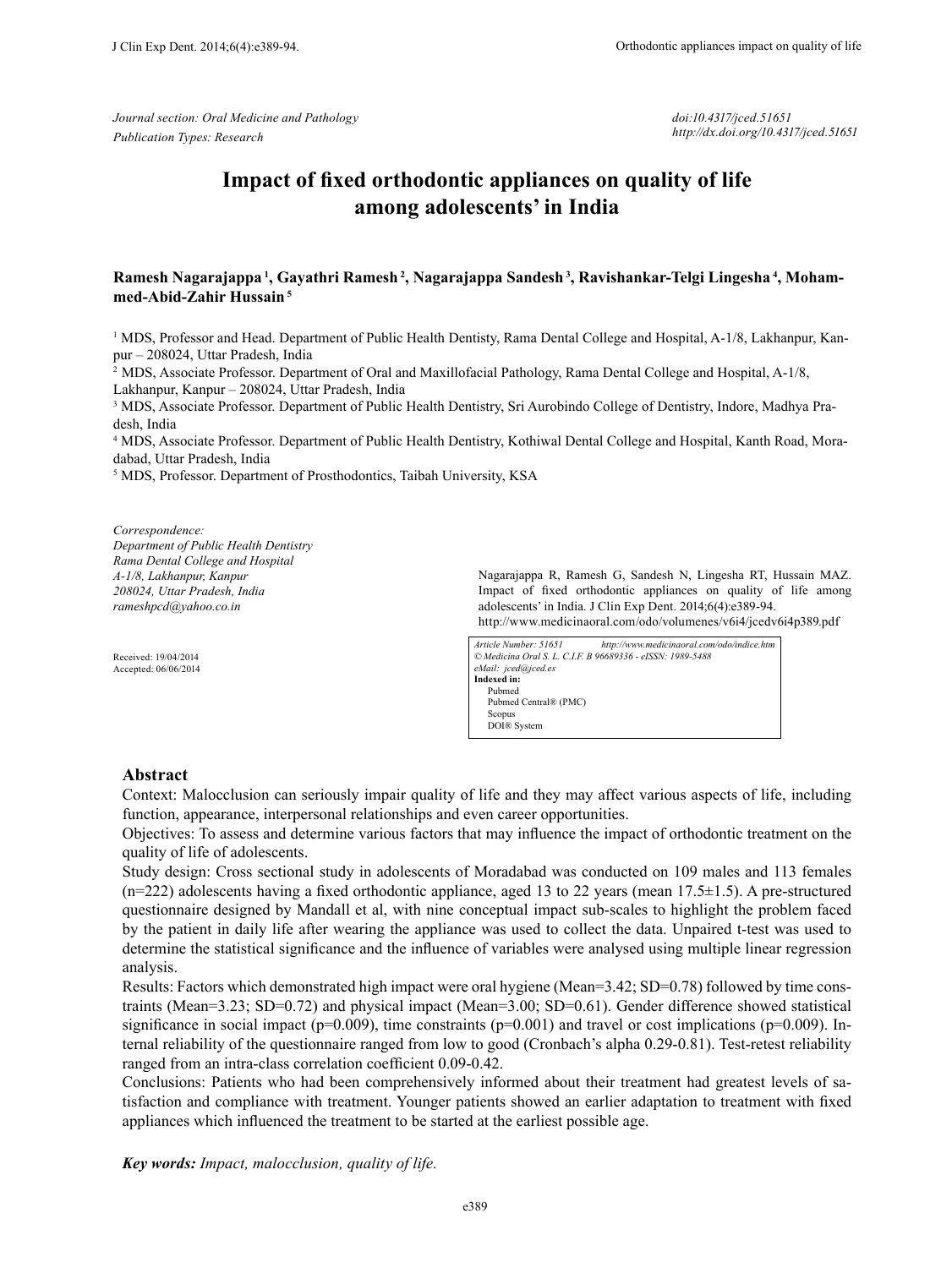# **Introduction**

Aesthetics has become an important issue in modern society as it seems to define one's character. In the past, functional demand was the main consideration in the dental treatment while today the focus has shifted towards dental aesthetics. Social and cultural expectations and pressures produce a culturally valid need for orthodontic treatment (1). In the field of orthodontics there is a long standing recognition that malocclusion and dentofacial anomalies can produce immense physical, social and psychological upset. Increasingly patient centred measures are used to assess the orthodontic need and in determining the outcomes of orthodontic care (2).

Quality of life is an increasingly important component of the evaluation of treatment outcomes and has been defined as the discrepancy between our expectations and experiences. Oral diseases seriously impair quality of life in a large number of individuals and they may affect various aspects of life, including function, appearance, interpersonal relationships and even career opportunities (3). There is little research regarding orthodontic treatment in relation to health related quality of life. Clinicians are expected to be accountable for the effectiveness of the treatment and efficient use of resources (4). In orthodontics, health related quality of life issues have been developed and discussed in relation to adults undergoing orthognathic surgery (3).

Patients presenting with severe dentofacial deformities may require a comprehensive orthodontic and surgical approach to their treatment [so-called orthognathic treatment]. This treatment involves a course of fixed orthodontic appliances followed by surgery to correct the skeletal discrepancy which may extend upto 2 years for completion. These patients tend to be in the younger age group and currently lacking is any instrument to determine changes in quality of life as a result of this mode of treatment (5).

Previous studies have measured patient and parents expectations during orthodontic treatment, which introduces bias into the results. Another study measured patient's expectations of pain resulting from wearing fixed ortho appliances, while the general expectations of ortho treatment were not investigated (1).

A measure of the impact of fixed appliances on daily life would be a useful way of highlighting problems that patient experiences. This is particularly true since it was concluded that there is a lack of information on the patient experiences and if patients were armed with adequate knowledge, this may possibly reduce some anxiety (6). In turn, we should be able to identify areas where patient may be pre-warned of specific potential problems as patient generally felt that they had a lack of satisfactory information prior to fitting their appliances (7). It was found that patients who had been comprehensively informed about their treatment had greatest levels of satisfaction and compliance with treatment (8).

The significant lack of and need for social indicators and a comprehensive approach to measuring the social and psychologic impacts of dental disease has been highlighted in several recent reports (9). So the present study was designed to assess the various factors and to determine the impact of orthodontic treatment on the quality of life of adolescents.

### **Material and Methods**

The study population consisted of 222 [109 males and 113 females] adolescents aged 13 to 22 years with the mean age of 17.5±1.5 years having a fixed appliance [orthodontic]. Sample size estimations indicated a sample larger than 180 when alpha is 0.05 and power is 0.80.

Ethical approval was granted by Kothiwal Dental College and Research Centre Ethics Committee. Informed consent was obtained from the child and the parent[s]. Patients were selected from the Department of Orthodontics at Kothiwal Dental College and Research Centre, Moradabad as they completed an adjustment appointment. All the study subjects were interviewed regarding the impact of orthodontic appliance on the quality of life over time at the first, second and third visits after their fixed appliance had been placed. They, thus, gave viewpoints relevant to all stages of fixed appliance treatment.

The interviewer used a pre-structured questionnaire with nine conceptual impact sub-scales: aesthetic, functional limitation, dietary impact, oral hygiene impact, maintenance impact, physical impact, social impact, time constraints and travel/cost implications to highlight the problem faced by the patient in daily life after wearing the ortho appliance designed by Mandall et al, 2006. Each interview took approximately 15 minutes to complete. The response options for the questions were on a Likert scale of 1-5 where  $1 =$  strongly disagree,  $2 =$  disagree,  $3 =$ neither agree nor disagree, 4= agree, 5= strongly agree. Inclusion criteria for participation in the study were:

- Patients aged 13-22 years;

- Consent obtained from both the child and the parent.

- Patients not having any craniofacial anomalies such as cleft lip and palate.

The questionnaire was pre tested on ten patients who commented on its clarity, phrasing, simplicity and understanding. Relevant changes were made to some questions based on their response and then pre-piloted on a further ten patients. This helped to ensure that the questionnaire was not too long and patients did not have difficulty with any sections.

Internal consistency of the questionnaire was assessed using Cronbach's alpha. The test-retest reliability was assessed using intra-class correlation coefficients. The unpaired t-test was used to determine the statistical significance in the overall scores. Multiple stepwise linear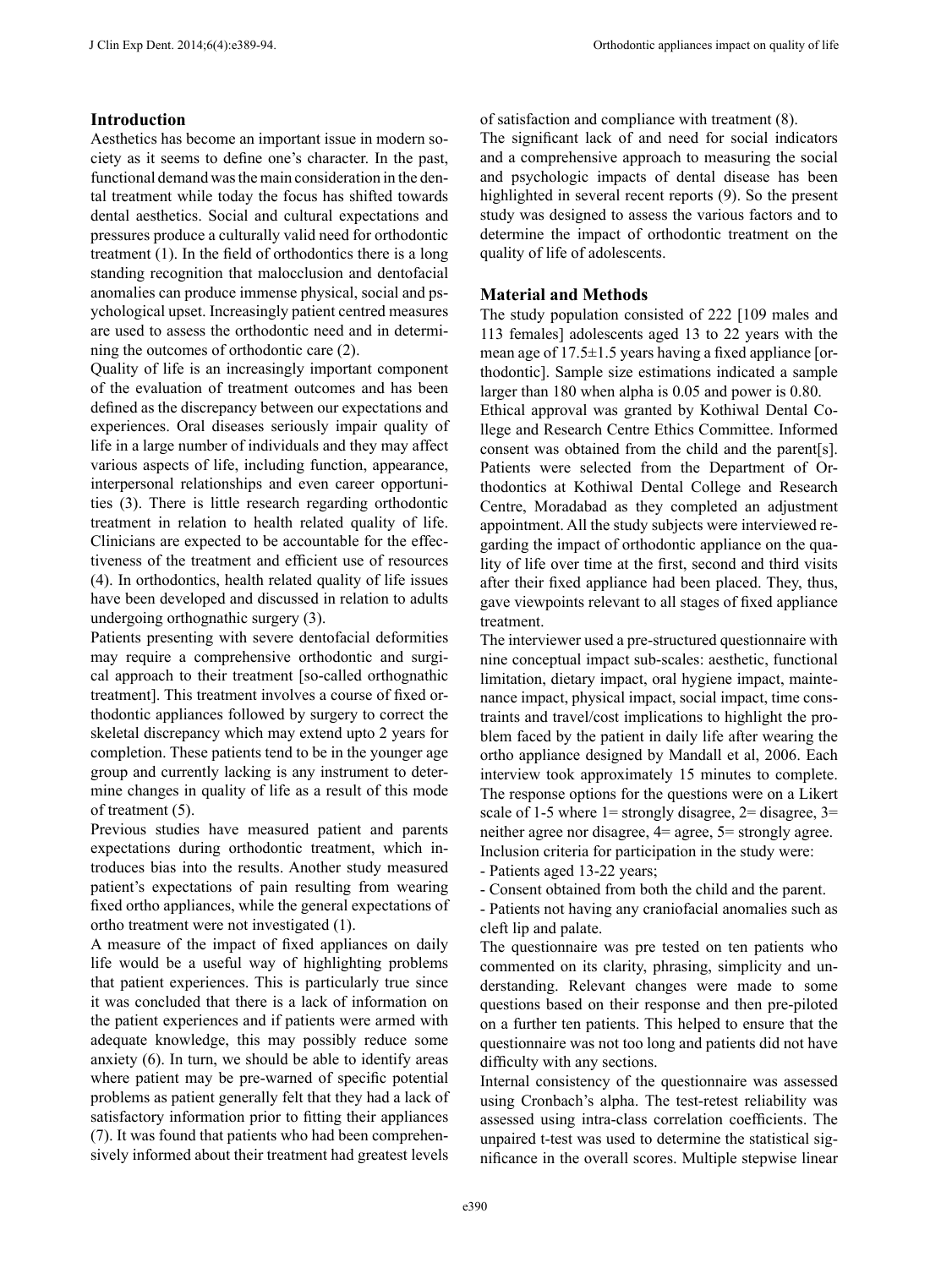regression analysis was used to evaluate the influence of age, sex and place on the impact of fixed orthodontic appliance. The p-value of 0.05 or less was considered as statistically significant.

## **Results**

The reliability of the questionnaire including nine subscales to assess the impact of fixed appliances on daily life is shown in table 1. The internal consistency was estimated and ranged from moderate to good [Cronbach's alpha  $\geq 0.60$  for all subscales except for social impact [0.5938] and maintenance impact [0.5131]]. It was poor in relation to functional limitations [0.2982]. Test-retest reliability analysis was performed by comparing the two sets of scores for each component using intra-class correlation coefficient which ranged from 0.0946 to 0.4271.

Table 2 shows the impact of fixed orthodontic appliances on adolescents' quality of life in relation to different factors. Subjects self-reported estimation revealed oral hygiene [Mean=3.42; SD=0.78] followed by time constraints [Mean=3.23; SD=0.72] and physical impact [Mean=3.00; SD=0.61] to have a major influence on their quality of life.

Table 3 shows the comparison of mean responses and standard deviations in between males and females. The only subscales which had significantly influenced the quality of life when assessing the gender difference were social impact  $[p=0.009]$ , time constraints  $[p=0.001]$  and travel or cost implications [*p*=0.009].

Similarly all the factors were compared in relation to places, Moradabad proper and places situated within 50 kms from Moradabad (Table 4). The analysis revealed a statistically significant impact of fixed orthodontic appliances, with respect to dietary impact  $[p=0.003]$ , oral hygiene impact [[*p*=0.000], maintenance impact  $[p=0.036]$ , physical impact  $[p=0.001]$ , time constraints  $[p=0.013]$ , and travel/cost implications  $[p=0.000]$ .

Multiple linear regression analysis revealed the influence of age, sex and place on the impact of fixed appliances on daily life. All the independent variables had an influence on the impact of fixed appliances which was fairly low and was also found to be statistically significant. Generally, patients who were young, females and those belonging to the same place were less affected by their fixed appliances based on the responses (Table 5).

| <b>Table 1.</b> The reliability of the questionnaire subscales to assess the impact of fixed appliances on daily life. |  |  |  |
|------------------------------------------------------------------------------------------------------------------------|--|--|--|
|                                                                                                                        |  |  |  |

| <b>Subscale</b>              | Cronbach's alpha       | <b>Test-retest</b>                   |
|------------------------------|------------------------|--------------------------------------|
|                              | (internal consistency) | (Intraclass Correlation Coefficient) |
| Aesthetic impact             | 0.6032                 | 0.224                                |
| <b>Functional limitation</b> | 0.2982                 | 0.0946                               |
| Dietary impact               | 0.8185                 | 0.3417                               |
| Oral hygiene impact          | 0.737                  | 0.4271                               |
| Maintenance impact           | 0.5131                 | 0.3335                               |
| Physical impact              | 0.6423                 | 0.1705                               |
| Social impact                | 0.5938                 | 0.1379                               |
| Time constraints             | 0.6367                 | 0.2407                               |
| Travel/cost implications     | 0.6669                 | 0.2712                               |
|                              |                        |                                      |

|                       |  |  |  |  |  | <b>Table 2.</b> The overall impact of different factors on quality of life among adolescents' with fixed or- |  |  |
|-----------------------|--|--|--|--|--|--------------------------------------------------------------------------------------------------------------|--|--|
| thodontic appliances. |  |  |  |  |  |                                                                                                              |  |  |

| <b>Subscale</b>              | Sum $(n=222)$ | Mean | <b>SD</b> | <b>Minimum</b> | <b>Maximum</b> |
|------------------------------|---------------|------|-----------|----------------|----------------|
| Aesthetic impact             | 613.80        | 2.76 | 0.69      | 1.60           | 4.20           |
| <b>Functional limitation</b> | 589.33        | 2.65 | 0.60      | 1.67           | 4.00           |
| Dietary impact               | 658.17        | 2.96 | 0.75      | 2.00           | 5.00           |
| Oral hygiene impact          | 758.33        | 3.42 | 0.78      | 2.00           | 5.00           |
| Maintenance impact           | 648.50        | 2.92 | 0.69      | 1.50           | 4.00           |
| Physical impact              | 665.29        | 3.00 | 0.61      | 1.71           | 4.29           |
| Social impact                | 585.67        | 2.64 | 0.56      | 1.33           | 4.17           |
| Time constraints             | 716.60        | 3.23 | 0.72      | 1.60           | 5.00           |
| Travel/cost implications     | 663.40        | 2.99 | 0.84      | 1.60           | 4.80           |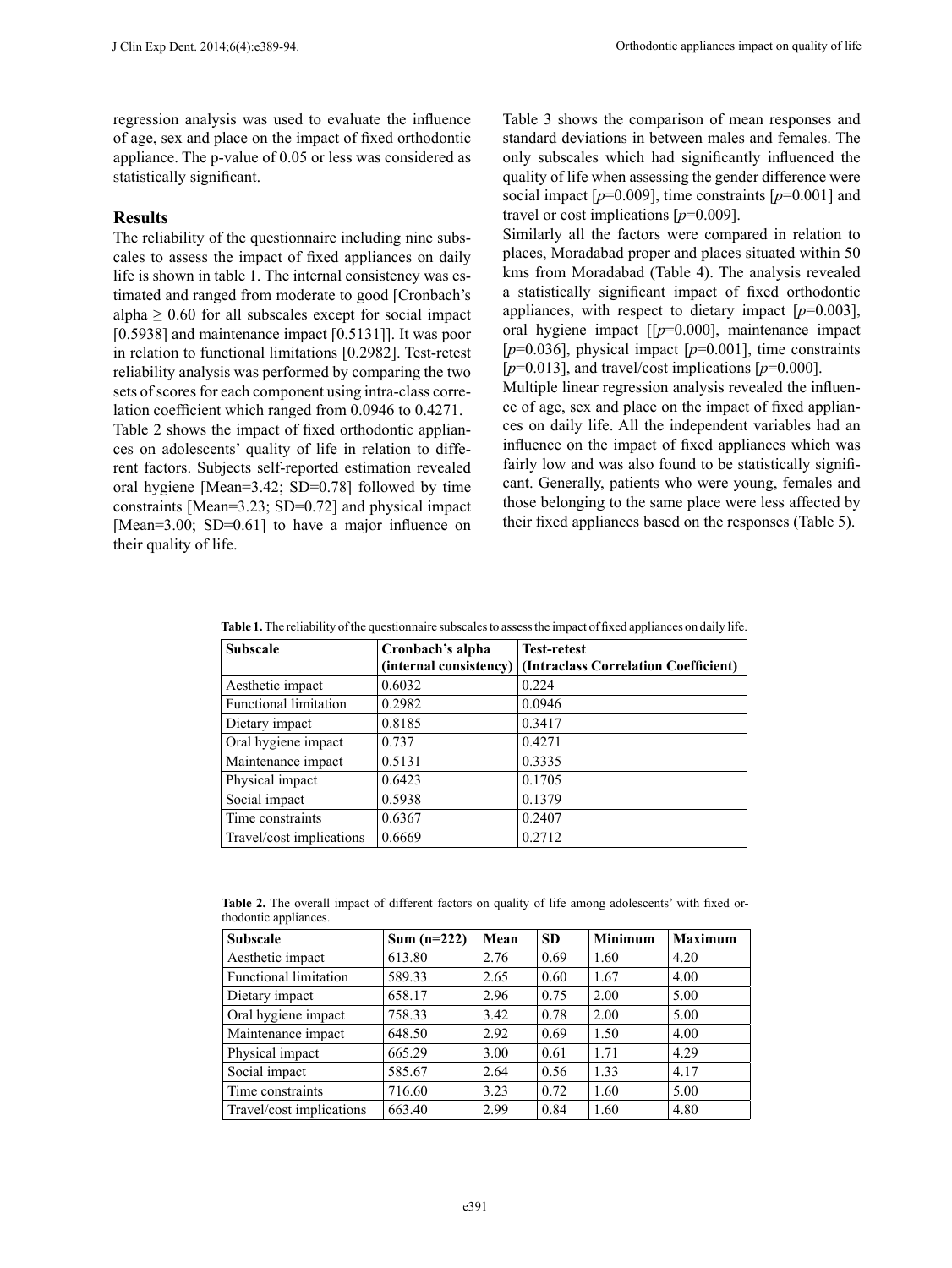| <b>Subscales</b>             | <b>Sex</b> | N   | Mean | <b>SD</b> | t-test | P value | Significance |
|------------------------------|------------|-----|------|-----------|--------|---------|--------------|
| Aesthetic impact             | Male       | 109 | 2.75 | 0.69      | 0.226  | 0.822   | <b>NS</b>    |
|                              | Female     | 113 | 2.78 | 0.70      |        |         |              |
| <b>Functional limitation</b> | Male       | 109 | 2.67 | 0.64      | 0.291  | 0.771   | <b>NS</b>    |
|                              | Female     | 113 | 2.64 | 0.57      |        |         |              |
| Dietary impact               | Male       | 109 | 2.90 | 0.64      | 1.338  | 0.182   | <b>NS</b>    |
|                              | Female     | 113 | 3.03 | 0.84      |        |         |              |
| Oral Hygiene impact          | Male       | 109 | 3.35 | 0.85      | 1.151  | 0.251   | <b>NS</b>    |
|                              | Female     | 113 | 3.47 | 0.71      |        |         |              |
| Maintenance impact           | Male       | 109 | 2.91 | 0.64      | 0.177  | 0.860   | <b>NS</b>    |
|                              | Female     | 113 | 2.93 | 0.73      |        |         |              |
| Physical impact              | Male       | 109 | 3.01 | 0.57      | 0.424  | 0.672   | <b>NS</b>    |
|                              | Female     | 113 | 2.93 | 0.64      |        |         |              |
| Social impact                | Male       | 109 | 2.54 | 0.50      | 2.627  | 0.009   | S            |
|                              | Female     | 113 | 2.73 | 0.61      |        |         |              |
| Time constraints             | Male       | 109 | 3.07 | 0.68      | 3.268  | 0.001   | S            |
|                              | Female     | 113 | 3.38 | 0.74      |        |         |              |
| Travel/cost implications     | Male       | 109 | 2.84 | 0.69      | 2.655  | 0.009   | S            |
|                              | Female     | 113 | 3.13 | 0.94      |        |         |              |

| <b>Table 3.</b> Comparison of mean responses and the impact of fixed orthodontic appliances on quality of life accor- |  |  |  |
|-----------------------------------------------------------------------------------------------------------------------|--|--|--|
| ding to sex.                                                                                                          |  |  |  |

**Table 4.** Comparison of mean responses and the impact of fixed orthodontic appliances on quality of life according to place.

| <b>Subscales</b> | Place     | N   | Mean | <b>SD</b> | t-test | P value | Significance |
|------------------|-----------|-----|------|-----------|--------|---------|--------------|
| Aesthetic        | Moradabad | 133 | 2.78 | 0.67      | 0.368  | 0.713   | <b>NS</b>    |
| impact           | Others    | 89  | 2.74 | 0.74      |        |         |              |
| Functional       | Moradabad | 133 | 2.67 | 0.63      | 0.362  | 0.718   | <b>NS</b>    |
| limitation       | Others    | 89  | 2.64 | 0.57      |        |         |              |
| Dietary          | Moradabad | 133 | 3.09 | 0.82      | 3.031  | 0.003   | S            |
| impact           | Others    | 89  | 2.78 | 0.59      |        |         |              |
| Oral Hygiene     | Moradabad | 133 | 3.24 | 0.77      | 4.324  | 0.000   | S            |
| impact           | Others    | 89  | 3.68 | 0.71      |        |         |              |
| Maintenance      | Moradabad | 133 | 3.00 | 0.69      | 2.105  | 0.036   | S            |
| impact           | Others    | 89  | 2.80 | 0.66      |        |         |              |
| Physical         | Moradabad | 133 | 2.89 | 0.63      | 3.295  | 0.001   | S            |
| impact           | Others    | 89  | 3.16 | 0.54      |        |         |              |
| Social impact    | Moradabad | 133 | 2.69 | 0.54      | 1.657  | 0.099   | <b>NS</b>    |
|                  | Others    | 89  | 2.56 | 0.59      |        |         |              |
| Time             | Moradabad | 133 | 3.33 | 0.73      | 2.505  | 0.013   | S            |
| constraints      | Others    | 89  | 3.08 | 0.70      |        |         |              |
| Travel/cost      | Moradabad | 133 | 3.15 | 0.92      | 3.661  | 0.000   | S            |
| implications     | Others    | 89  | 2.74 | 0.62      |        |         |              |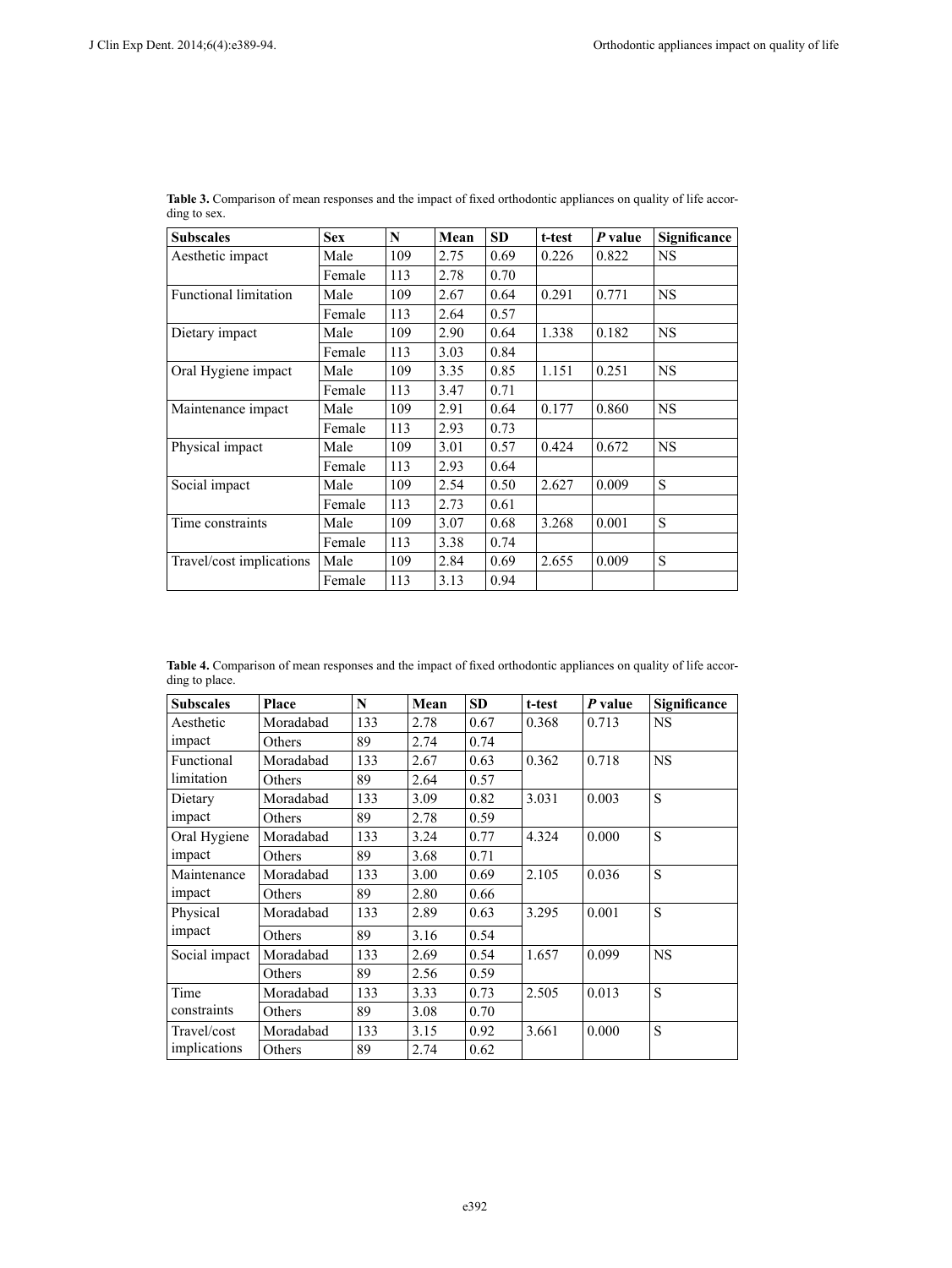| Dependent<br>variable | Independent<br>variable | <b>Standard Error</b><br><b>Beta</b> | P value  | 95% Confidence<br><b>Interval</b> | <b>R</b> Square |
|-----------------------|-------------------------|--------------------------------------|----------|-----------------------------------|-----------------|
| Aesthetics            | No variable             | $\overline{\phantom{0}}$             |          |                                   |                 |
| Function              | Age                     | 0.008                                | $\theta$ | 0.014-0.047                       | 0.58            |
| Physical              | Place                   | 0.085                                | $\theta$ | 0.141-0.475                       | 0.06            |
| Social                | <b>Sex</b>              | 0.074                                | 0.013    | 0.039-0.333                       | 0.052           |
| Time                  | Age                     | 0.009                                | $\Omega$ | 0.028-0.065                       | 0.162           |
| Time                  | <b>Sex</b>              | 0.09                                 | 0.002    | $0.111 - 0.465$                   | 0.162           |
| Time                  | Place                   | 0.095                                | $\theta$ | 0.539-0.163                       | 0.162           |
| Diet                  | Place                   | 0.106                                | 0.005    | $-0.506 - 0.089$                  | 0.046           |
| Oral Hygiene          | Place                   | 0.107                                | $\theta$ | 0.228-0.649                       | 0.09            |
| Maintenance           | Place                   | 0.098                                | 0.023    | $-0.416 - 0.031$                  | 0.024           |
| Travel and Cost       | <b>Sex</b>              | 0.109                                | 0.016    | 0.05-0.478                        | 0.083           |
| Travel and Cost       | Place                   | 0.115                                | 0.001    | $-0.621 - 0.167$                  | 0.083           |

**Table 5.** Multiple linear regression analysis investigating any influence of age, sex and place on the impact of fixed appliances on daily life.

For all dependent variables, increased score = increased impact of fixed appliance on daily

# **Discussion**

Within the field of orthodontics there is a long standing recognition that malocclusion and dentofacial anomalies can produce immense physical, social and psychological upset. Greater understanding of patients' expectations of the orthodontic treatment process and how it affects their day-to-day living or quality of life [QoL] is important in many ways. Their expectations of treatment, unrealistic understanding of orthodontic treatment processes and sequelae can influence compliance with treatment (2).

It was surprising to find the impact of all the subscales to be fairly low in our study. A possible explanation for this, in terms of discomfort, is that patients may expect some degree of pain from their appliance and can therefore cope with it more effectively. Alternatively, since post-adjustment pain is relatively short-lived, between four and 24 hours depending on patient age (10), the overall impact on daily life in-between appointments may be lower than expected.

Although this questionnaire did not measure the impact of dental disease, the domains or subsets of questions emerging were similar to previously published literature (11). When a patient's smile is destroyed by dental disease, the result often is loss of self-esteem and damage to his or her overall physical and mental health (12). The social and cultural expectations with regard to the dental appearances have changed with times due to the widespread use of orthodontic services and acceptance of treatment of malocclusion.

The minimal dietary impact may be due to;

• Some children eating softer diets than others, even before the appliance fitting.

• Clinical experience suggests that some children ignore advice about avoiding hard foods and the impact on their dietary habits may be low.

• Some patients may simply carry on eating the harder

foods but modify their methods, for example cutting food into smaller pieces. In contrast, other children may simply avoid the harder foods but miss them more.

Maintenance impact of broken appliances also had a low test-retest correlation coefficient and this may likely be due to the relatively low appliance fracture rate among the study participants. Patients having no experience of a broken appliance found this question difficult and if they had broken their appliance only at the second repeat questionnaire, their response would be unreliable, compared with their response in the first questionnaire. Thus, many patients might have answered this question from a theoretical or imaginary viewpoint.

The effect of age, sex, place on the impact of fixed appliances.

Generally, age was an influential variable on the daily impact of fixed appliances with younger patients appearing to cope better with their appliance. There is no literature with which to compare the effect of age on fixed appliance impact. However, younger patients have lower treatment discontinuation rates (13) and it may be hypothesized that this is because the impact of fixed appliances is lower in younger children, who may then co-operate better with treatment. In addition, the patients who had been comprehensively informed about their treatment had greatest levels of satisfaction and compliance with treatment (8).

Similarly, the influence of gender on impact of fixed appliances was also low. Dental esthetics was found to be more important among women than men who can be used to explain lower discontinuation rates for girls (14). Lastly, the data suggested that the impact of fixed appliances on travel and cost of attending was not affected by social deprivation. This may be due to the cost of attendance being spread over 1-2 years and is not perceived as a burden.